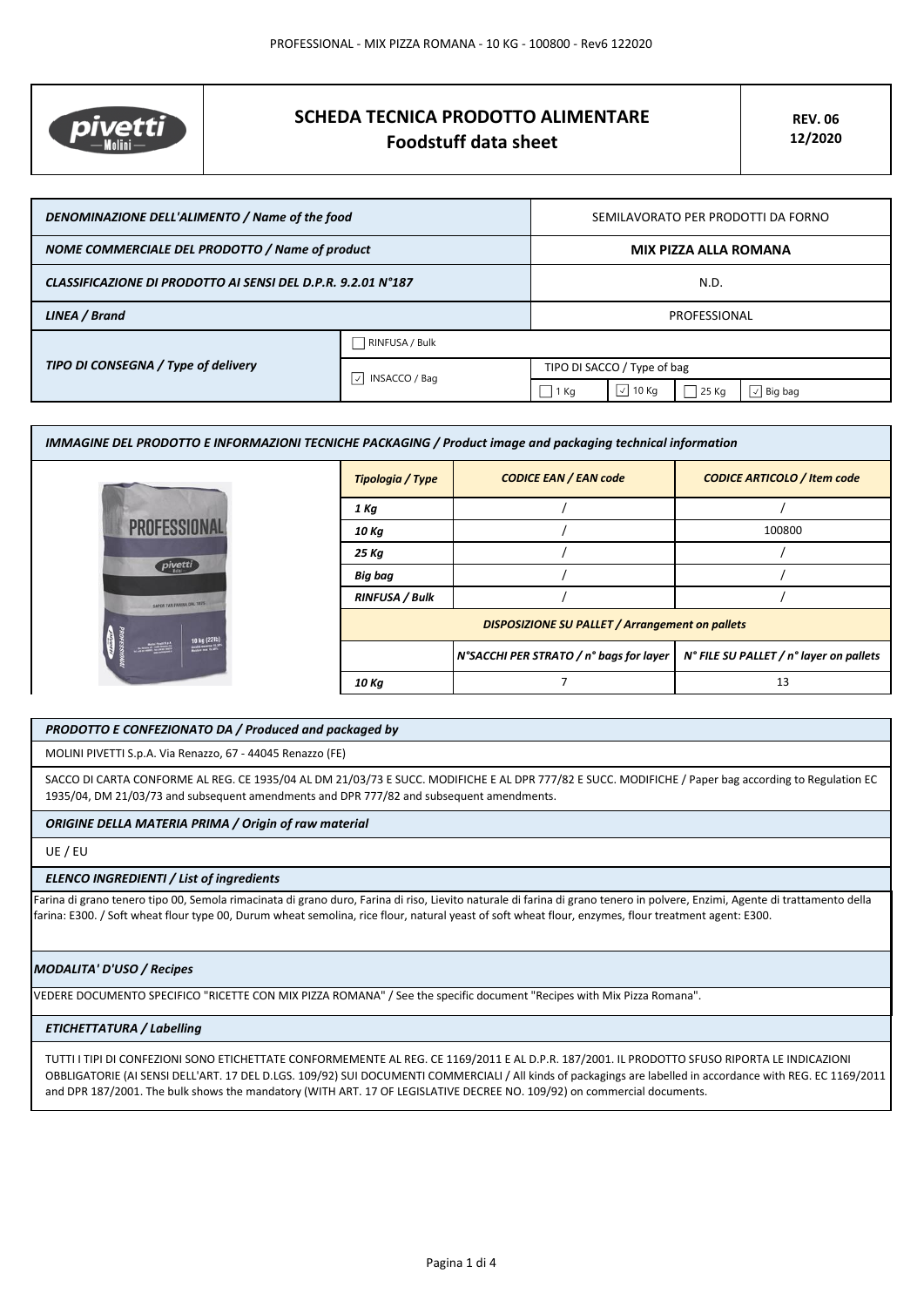| CARATTERISTICHE CHIMICO - FISICHE E REOLOGICHE / Chemical - physical and rheological characteristics                             |                                                                           |                                                                                     |                                            |
|----------------------------------------------------------------------------------------------------------------------------------|---------------------------------------------------------------------------|-------------------------------------------------------------------------------------|--------------------------------------------|
| <b>PARAMETRI / Parameters</b>                                                                                                    | <b>UNITA' DI</b><br><b>MISURA /</b><br><b>Unit of</b><br>measure          | <b>VALORE MIN /</b><br><b>Minimum value</b>                                         | <b>VALORE MAX/</b><br><b>Maximum value</b> |
| UMIDITA' (Reg. CEE n° 1470/68) / Humidity                                                                                        | %                                                                         |                                                                                     | 15,5                                       |
| PROPRIETA' ORGANOLETTICHE / Organoleptic properties                                                                              |                                                                           |                                                                                     |                                            |
| <b>COLORE / Colour</b>                                                                                                           | BIANCO - BEIGE / White - beige                                            |                                                                                     |                                            |
| <b>ODORE / Aroma &amp; Flavor</b>                                                                                                | GRADEVOLE E NATURALE / Pleasant and natural                               |                                                                                     |                                            |
| <b>ASPETTO / Appearance</b>                                                                                                      |                                                                           | POLVERE SOFFICE / Fluffy powder                                                     |                                            |
| PERCEZIONE AL TATTO / Perception to the touch                                                                                    | SCORREVOLE, OMOGENEA E PRIVA DI GRUMI / sliding, homogenous,<br>lump-free |                                                                                     |                                            |
| <b>CONTAMINANTI / Contaminants</b>                                                                                               |                                                                           |                                                                                     |                                            |
| <b>PARAMETRI / Parameters</b>                                                                                                    | <b>UNITA' DI</b><br><b>MISURA /</b><br>Unit of<br>measure                 | <b>VALORE MASSIMO CONSENTITO PER LEGGE /</b><br><b>Maximum value allowed by law</b> |                                            |
| CHIMICO - FISICI / Chemical - physical                                                                                           |                                                                           |                                                                                     |                                            |
| RESIDUI PESTICIDI (ORGANOFOSFORATI, CLORURATI, PIRETROIDI) / Residual pesticides<br>(organophosphates, chlorinated, Pyrethroids) | µg / Kg                                                                   | ENTRO I LIMITI DI LEGGE / legal limits                                              |                                            |
| AFLATOSSINE B1 / Aflatoxin B1                                                                                                    | µg / Kg                                                                   | < 2.0                                                                               |                                            |
| AFLATOSSINE (B1, B2, G1, G2) / Aflatoxin B1-B2-G1-G2                                                                             | µg / Kg                                                                   | < 4,0                                                                               |                                            |
| OCRATOSSINA A / Ochratoxin A                                                                                                     | $\mu$ g / Kg                                                              | < 3,0                                                                               |                                            |
| ZEARALENONE / Zearalenone                                                                                                        | $\mu$ g / Kg                                                              | < 75                                                                                |                                            |
| DEOSSIVALENOLO (DON) / Vomitoxin (DON)                                                                                           | µg / Kg                                                                   | < 750                                                                               |                                            |
| <b>PIOMBO</b>                                                                                                                    | mg / Kg                                                                   | < 0.20                                                                              |                                            |
| CADMIO                                                                                                                           | mg / Kg                                                                   | < 0,10                                                                              |                                            |
| MICROBIOLOGICI / Microbiological                                                                                                 |                                                                           |                                                                                     |                                            |
| CONTA BATTERICA TOTALE (CBT) / Total Plate Count                                                                                 | U.F.C. / g                                                                | < 100000                                                                            |                                            |
| <b>COLIFORMI TOTALI / Total coliforms</b>                                                                                        | U.F.C. / g                                                                | < 500                                                                               |                                            |
| LIEVITI / Yeasts                                                                                                                 | U.F.C. / g                                                                | < 1500                                                                              |                                            |
| MUFFE/Molds                                                                                                                      | U.F.C. / g                                                                | < 1500                                                                              |                                            |
| ESCHERICHIA COLI / Escherichia coli                                                                                              | U.F.C. / g                                                                | < 10                                                                                |                                            |
| SALMONELLA / Salmonella                                                                                                          | U.F.C. / g                                                                | <b>ASSENTE / Absent</b>                                                             |                                            |
| FRAMMENTI DI INSETTO (METODO AOAC) / Filth Test                                                                                  |                                                                           |                                                                                     |                                            |
| FRAMMENTI DI INSETTO / Fragments of insect                                                                                       | $n^{\circ}$ / 50 g                                                        |                                                                                     | < 50                                       |
| PELI DI RODITORE / Rodent hairs                                                                                                  | $n^{\circ}$ / 50 g                                                        | <b>ASSENTE / Absent</b>                                                             |                                            |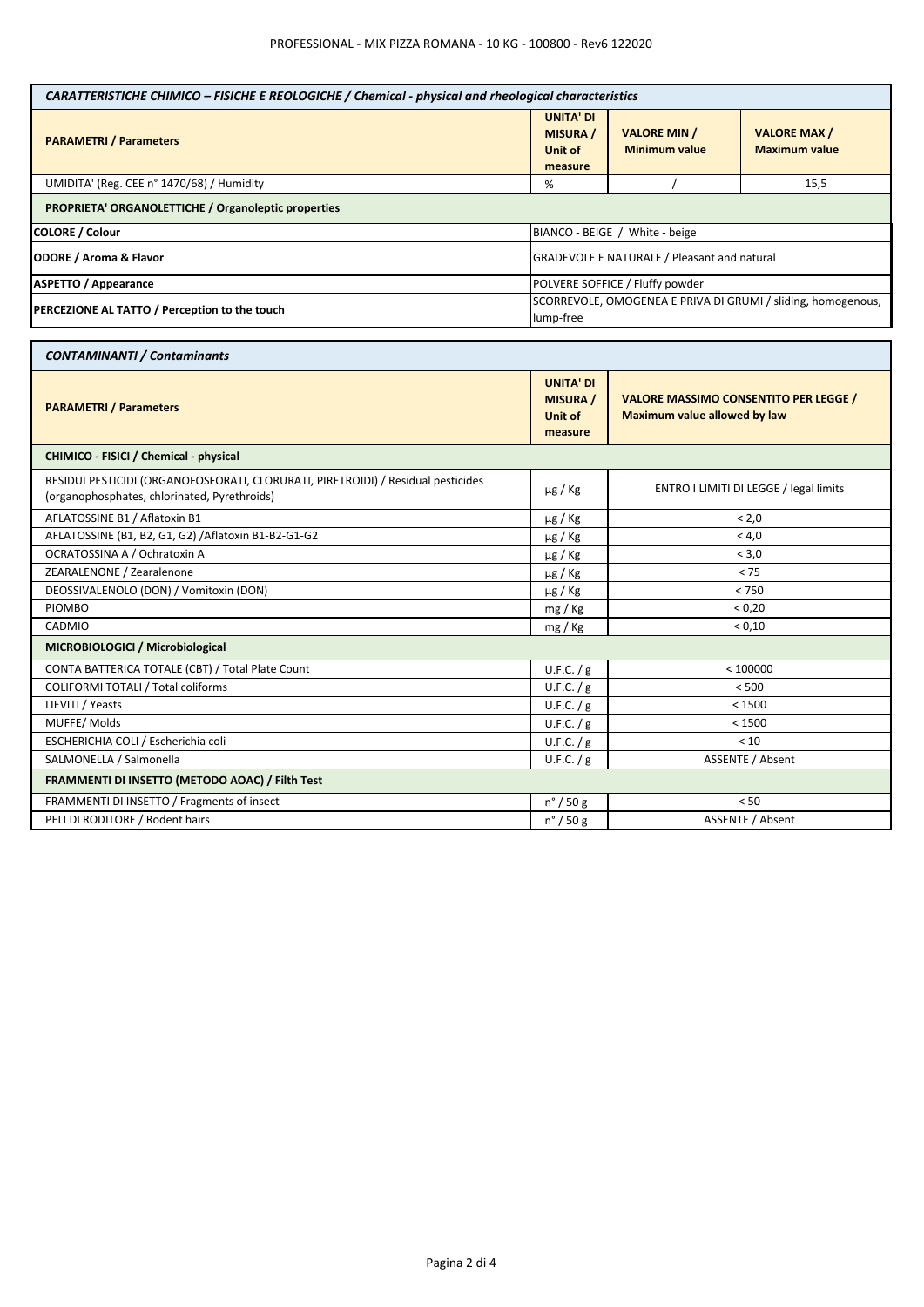| VALORI NUTRIZIONALI MEDI PER 100 g DI PRODOTTO / Mean Nutritional value for 100 g product |                                                     |                                         |  |
|-------------------------------------------------------------------------------------------|-----------------------------------------------------|-----------------------------------------|--|
| <b>PARAMETRI / Parameters</b>                                                             | <b>UNITA' DI MISURA /</b><br><b>Unit of measure</b> | <b>VALORE MEDIO / Mean value</b>        |  |
| <b>ENERGIA</b> / Energy                                                                   | kJ - Kcal                                           | 1531<br>361<br>$\overline{\phantom{0}}$ |  |
| GRASSI / Fat                                                                              | g                                                   | 1,3                                     |  |
| DI CUI ACIDI GRASSI SATURI / Of which saturates                                           | g                                                   | 0,2                                     |  |
| CARBOIDRATI / Carbohydrates                                                               | g                                                   | 69,0                                    |  |
| DI CUI ZUCCHERI / Of which sugars                                                         | g                                                   | 3,9                                     |  |
| FIBRE / Fibre                                                                             | g                                                   | 2,4                                     |  |
| PROTEINE / Protein                                                                        | g                                                   | 14,8                                    |  |
| SALE / Salt                                                                               | g                                                   | 0,0                                     |  |

| SOSTANZE O PRODOTTI CHE PROVOCANO ALLERGIE O INTOLLERANZE / Substances or products causing allergies or intolerances                                                                                                                                                                                                                                                                                                                                                                                                                                                                                                                                                                                                               |                                                                |                                                                                                                                                               |  |
|------------------------------------------------------------------------------------------------------------------------------------------------------------------------------------------------------------------------------------------------------------------------------------------------------------------------------------------------------------------------------------------------------------------------------------------------------------------------------------------------------------------------------------------------------------------------------------------------------------------------------------------------------------------------------------------------------------------------------------|----------------------------------------------------------------|---------------------------------------------------------------------------------------------------------------------------------------------------------------|--|
| SOSTANZE O PRODOTTI CHE PROVOCANO ALLERGIE O INTOLLERANZE - Reg. UE 1169/11 Art.<br>21 e Allegato II / Substances or products causing allergies or intolerances - Reg. UE 1169/11<br>Art. 21 e Annex II                                                                                                                                                                                                                                                                                                                                                                                                                                                                                                                            | <b>PRESENTE NEL</b><br><b>PRODOTTO / Inside the</b><br>product | <b>PRESENZA EVENTUALE E NON</b><br><b>INTENZIONALE (CONTAMINAZIONE</b><br><b>CROCIATA) / Possible and</b><br>unintentional presence (cross-<br>contamination) |  |
| Cereali contenenti glutine: grano (farro e grano khorasan), segale, orzo, avena o i loro ceppi ibridati e prodotti derivati /<br>Cereal containing gluten, namely: wheat (such as spelt and khorasan wheat), rye, barely, oats or their hybridised strains,<br>and products thereof                                                                                                                                                                                                                                                                                                                                                                                                                                                | SI (grano) / yes (wheat)                                       | NO / no                                                                                                                                                       |  |
| Crostacei e prodotti a base di crostacei / Crustaceans and products thereof                                                                                                                                                                                                                                                                                                                                                                                                                                                                                                                                                                                                                                                        | NO / no                                                        | NO / no                                                                                                                                                       |  |
| Uova e prodotti a base di uova / Eggs and products thereof                                                                                                                                                                                                                                                                                                                                                                                                                                                                                                                                                                                                                                                                         | NO / no                                                        | NO / no                                                                                                                                                       |  |
| Pesce e prodotti a base di pesce / Fish and products thereof                                                                                                                                                                                                                                                                                                                                                                                                                                                                                                                                                                                                                                                                       | NO / no                                                        | NO/no                                                                                                                                                         |  |
| Arachidi e prodotti a base di arachidi / Peanuts and products thereof                                                                                                                                                                                                                                                                                                                                                                                                                                                                                                                                                                                                                                                              | NO / no                                                        | NO / no                                                                                                                                                       |  |
| Soia e prodotti a base di soia / Soybeans and products thereof                                                                                                                                                                                                                                                                                                                                                                                                                                                                                                                                                                                                                                                                     | NO / no                                                        | SI (soia) / $yes$ (soy)                                                                                                                                       |  |
| Latte e prodotti a base di latte (incluso il lattosio) / Milk and products thereof                                                                                                                                                                                                                                                                                                                                                                                                                                                                                                                                                                                                                                                 | NO/no                                                          | NO / no                                                                                                                                                       |  |
| Frutta a guscio, vale a dire: mandorle (Amygdalus communis L.), nocciole (Corylus avellana), noci (Juglans regia), noci di<br>acagiù (Anacardium occidentale), noci di pecan [Carya illinoinensis (Wangenh.) K. Koch], noci del Brasile (Bertholletia<br>excelsa), pistacchi (Pistacia vera), noci macadamia o noci del Queensland (Macadamia ternifolia), e i loro prodotti / Nuts,<br>namely: almonds (Amygdalus communis L.), hazelnuts (Corylus avellana), walnuts (Juglans regia), cashews (Anacardium<br>occidentale), pecan nuts (Carya illinoinensis (Wangenh.) K. Koch), Brazil nuts (Bertholletia excelsa), pistachio nuts<br>(Pistacia vera), macadamia or Queensland nuts (Macadamia ternifolia), and products thereof | NO / no                                                        | NO / no                                                                                                                                                       |  |
| Sedano e prodotti a base di sedano / Celery and products thereof                                                                                                                                                                                                                                                                                                                                                                                                                                                                                                                                                                                                                                                                   | NO / no                                                        | NO / no                                                                                                                                                       |  |
| Senape e prodotti a base di senape / Mustard and products thereof                                                                                                                                                                                                                                                                                                                                                                                                                                                                                                                                                                                                                                                                  | NO / no                                                        | NO / no                                                                                                                                                       |  |
| Semi di sesamo e prodotti a base di semi di sesamo / Sesame Seeds and products thereof                                                                                                                                                                                                                                                                                                                                                                                                                                                                                                                                                                                                                                             | NO / no                                                        | NO / no                                                                                                                                                       |  |
| Frutta a guscio: mandorle, nocciole, noci comuni ecc e prodotti derivati / Tree Nuts                                                                                                                                                                                                                                                                                                                                                                                                                                                                                                                                                                                                                                               | NO/no                                                          | NO/no                                                                                                                                                         |  |
| Anidride solforosa e solfiti in concentrazioni superiori a 10 mg/Kg o 10 mg/litro in termini di SO2 / Sulphur dioxide and<br>sulphites at concentrations of more than 10 mg/Kg or 10 mg/litre in terms of the total SO2                                                                                                                                                                                                                                                                                                                                                                                                                                                                                                            | NO / no                                                        | NO / no                                                                                                                                                       |  |
| Lupini e prodotti a base di lupini / Lupin and products thereof                                                                                                                                                                                                                                                                                                                                                                                                                                                                                                                                                                                                                                                                    | NO / no                                                        | NO / no                                                                                                                                                       |  |
| Molluschi e prodotti a base di molluschi / Molluscs and products thereof                                                                                                                                                                                                                                                                                                                                                                                                                                                                                                                                                                                                                                                           | NO/no                                                          | NO/no                                                                                                                                                         |  |

| <b>DURATA DEL PRODOTTO / Shelf Life</b>                                                                                                                     |                                                                                |  |
|-------------------------------------------------------------------------------------------------------------------------------------------------------------|--------------------------------------------------------------------------------|--|
| <b>PRODOTTO / Product</b>                                                                                                                                   |                                                                                |  |
| IN SACCO DA 10 Kg / For bag of 10 Kg                                                                                                                        | 270 GIORNI DALLA DATA DI CONFEZIONAMENTO / 270 days from the date of packaging |  |
| <b>MODALITA' DI CONSERVAZIONE / Storage conditions</b>                                                                                                      |                                                                                |  |
| DA CONSERVARE IN LUOGO FRESCO ED ASCIUTTO (temp. 18-25 C° umidità ≤ 60%) /<br>Store in a cool and dry place (temp. 18-25 $C^{\circ}$ humidity $\leq 60\%$ ) |                                                                                |  |